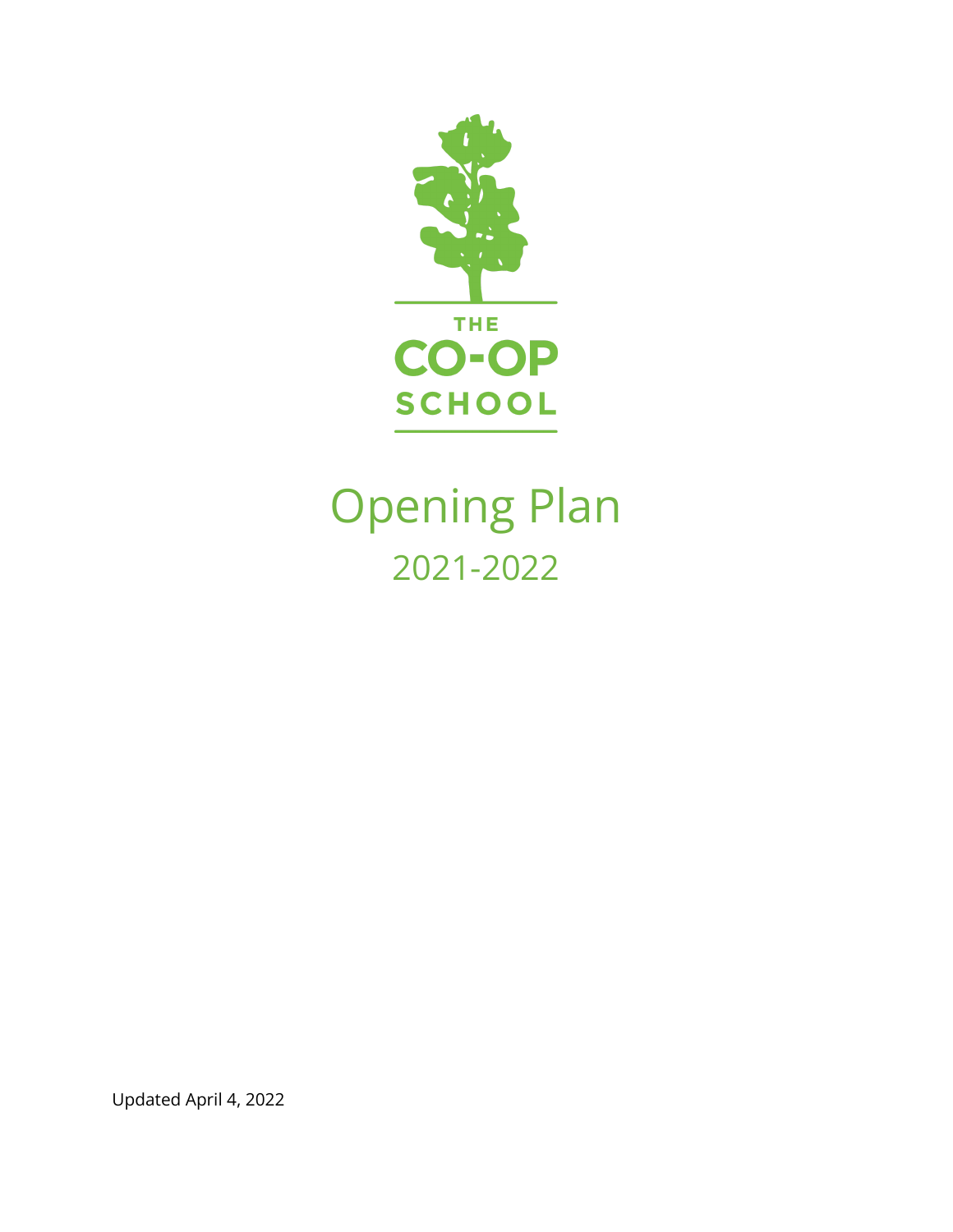# **Introduction**

The Co-op School is a small independent preschool (2 year olds) through 8th grade school located in Bedford Stuyvesant Brooklyn. The School's Reopening Committee, comprised of educators, the facility manager, business director, head of school and divisional leaders have worked to prepare the School's 2021-2022 reopening plan using the guidelines created by the Department of Health, the New York State Department of Education and the New York State Reopening Guidance for Religious and Independent Schools. In addition, the School has worked with the United Federation of Teachers, Local 2, AFT, AFL-CIO ("Union" or "UFT") on this Opening Plan. Questions regarding education, programming and health protocols should be directed to the Head of School, Facility and Health and Safety questions can be directed to the Business Director. The Co-op School is a small school with small class sizes, a flexible curriculum and the majority of our students are under the age of 11. While the School will continue to be nimble to new information that we receive from both education and health experts, we are confident in our current plan and believe that we can implement the best health and safety practices and provide a supportive environment for all of our students.

# **Important points to note for the 2021-2022 school year**

- 100% of our teachers are vaccinated
- All faculty and staff and students will be required to wear face coverings indoors and when students are in close proximity outdoors.
- The School will conduct weekly surveillance testing. The tentative start date is the week of September 20th.
- Each room in the school has a HEPA Air purifier
- The School will continue to require a daily health check completed BEFORE arriving at school
- The School will continue to follow all best practices, guidelines and requirements issued by NYSED, NYS DOH, CDC and health experts.
- The School will require all community members to read, sign and adhere to our Co-op Community Cares Pledge

#### *Communicating our Plan*

The Co-op School community is a cooperative with strong board and family involvement. We have and will continue to communicate our reopening plans through regular broadcast letters and updates.

As we prepare to reopen the following will be completed:

● Opening plan will be posted on our website.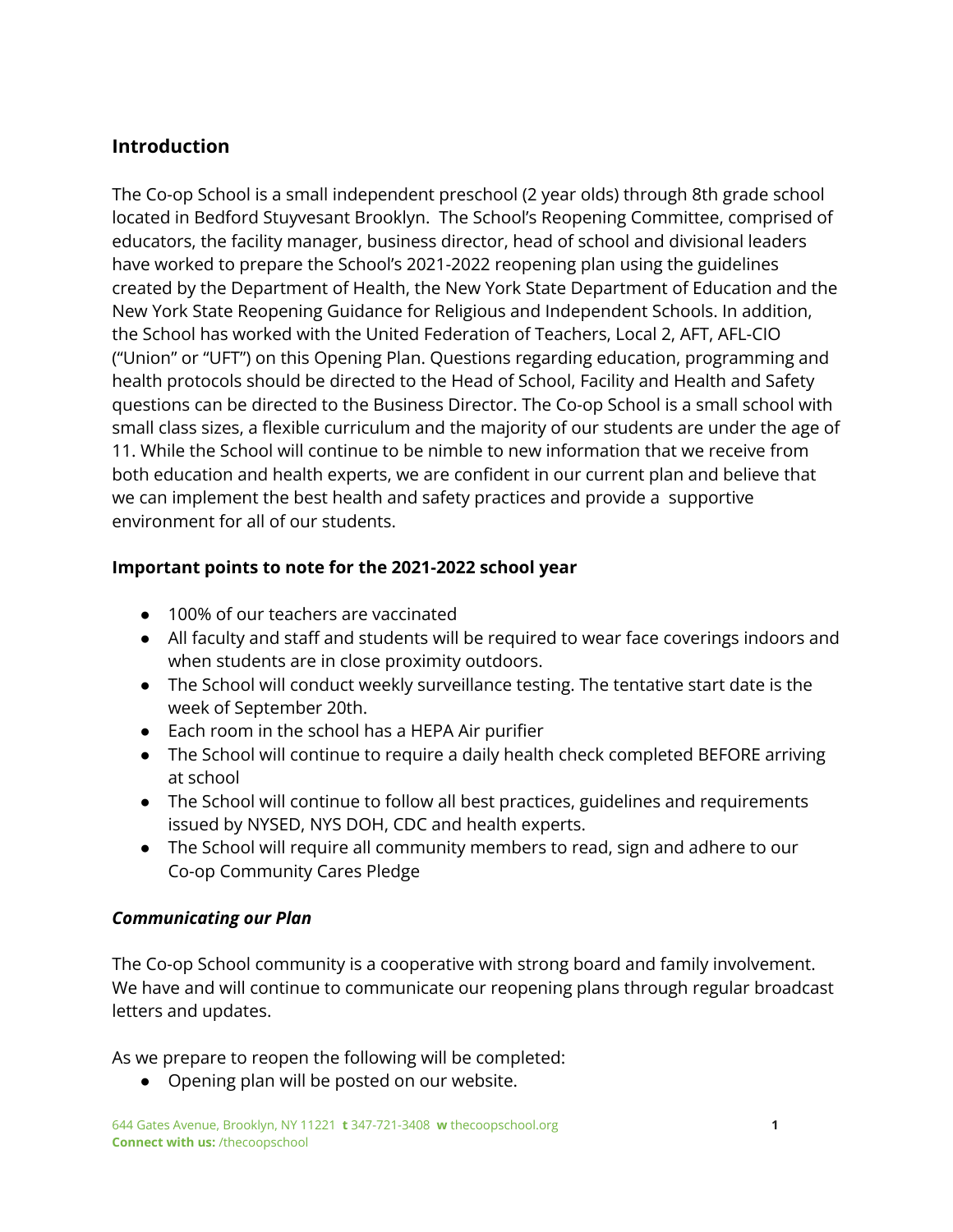- Resources and best practices for the prevention of COVID-19 will be shared with all members of the School community.
- Faculty, students and parents/guardians will be informed on how to follow all protocols correctly.
- Required signage will be clearly displayed throughout the school to guide anyone entering the school to adhere to CDC and DOH guidance, most importantly hand washing, face coverings and physical distancing.

# **Health and Safety**

# *Admittance to the Building*

To keep our community as safe as possible Kindergarten through eighth-graders will enter the building independently, PS 2s, PS 3s and Pre-Kindergarteners will enter with a caregiver. Preschool caregivers will separate from their student at the classroom doorway and exit the building. There can be no lingering in the halls or socializing. All students will be required to *obtain a Covid-19 PCR test prior to the first day*, and no earlier than 72 hours prior to.

# *Health Checks*

#### Mandatory Daily Screenings

The School's daily health check will be required for all students, faculty, staff and caregivers before entering the building. The health check questionnaire MUST be completed each morning prior to coming to school. The health check is a downloadable phone app. The survey will include questions that address symptoms and situations in which infection with COVID-19 might have occurred.

A faculty/staff member wearing a face covering will be present at each entrance to greet each student. Parents/Guardians must notify the school each day that their child is absent. Any student known to be home with a fever over 100 degrees Fahrenheit or higher will be required to remain home. Students must be fever-free without the help of fever-reducing medications, diarrhea, and vomit free for 24 hours before returning and must obtain a negative test before returning. DOH guidelines will be followed for reporting any students who are not cleared to return to school.

#### Positive Screens

Any faculty, staff or students who exhibit symptoms for COVID-19 will be immediately separated from others. Students will be escorted to wait in the school nurse's office/isolation space until they can be sent home and adults will be sent home immediately and advised to contact their health care providers for screening and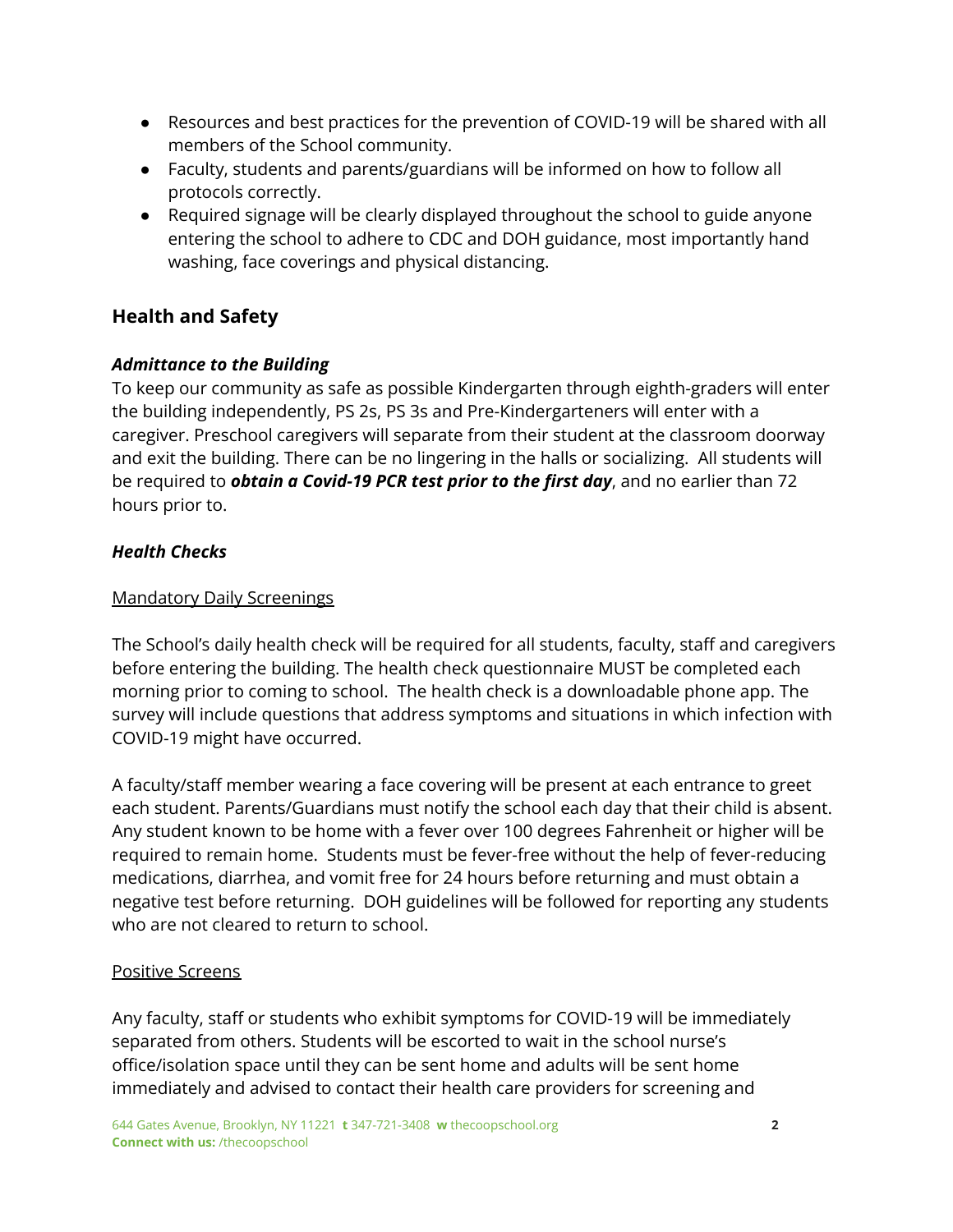treatment. The School will follow DOH guidelines for allowing students or staff members who have screened positive for COVID-19 to return to school. At a minimum the individual must have completed at least 10 days of isolation, be without fever for at least 24 hours (without use of fever lowering medications), and all symptoms.

#### Vaccination

The Co-op School requires that all staff and faculty of the School be vaccinated. All vaccination eligible students must be vaccinated if participating in afterschool and enrichment. The School will comply with all applicable federal, state and local requirements for providing employees with leave from work to receive each vaccination and to recover from side effects from the vaccination.

# **TESTING**

# **Mandatory Testing**

The Co-op School requires mandatory COVID-19 testing for all faculty, staff, and students after school breaks and no more than 24 hours before returning to school.

We require all faculty and staff and a scheduled rotation for all students to participate in weekly surveillance testing that will be administered onsite at the end of each week. Faculty and staff are tested at a rate of 100 percent per week, and students are tested at a rate of 20 percent per week. Families will receive information from the School before the first testing day with the scheduled testing rotation for students. The COVID-19 test will be a shallow swab test. We will not force children to submit to the test; if they are unable to test at school we will notify the parent/guardian and ask that the child be taken for testing.

Individuals who were diagnosed with and recovered from COVID-19 within the last 3 months are not subject to testing within 3 months after the date of symptom onset from the initial COVID-19 infection or date of first positive diagnostic test if asymptomatic during illness.

# **Managing Illness**

The Co-op School will implement protocols for caring for anyone who develops symptoms during the school day. Any person with symptoms will be immediately isolated from others in the nurse's office until arrangements can be made to go home or be taken to a healthcare facility. The nurse and any staff member caring or watching over the ill student or staff member will maintain a physical distance, if possible, but will also wear PPE equipment. Cleaning and disinfecting will follow CDC guidelines for all areas visited by the ill person.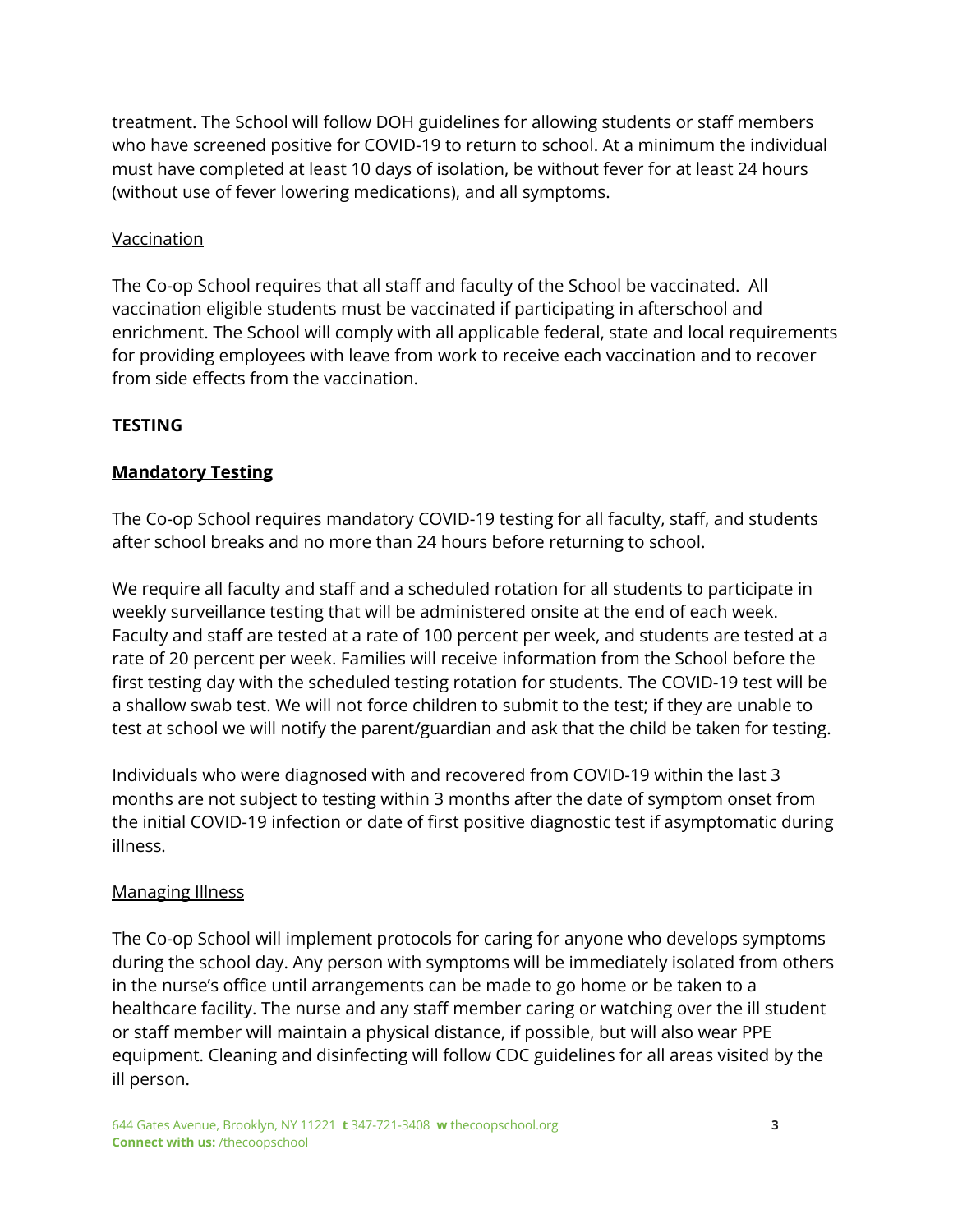Faculty and staff members who develop symptoms of COVID-19 will be required to report these symptoms to the school nurse as well as the head of school. All faculty and staff will be expected to follow the nurse's directions regarding isolation even if they believe that the symptoms may not be COVID-19-related. Faculty and staff will be directed to leave the school building and to contact their healthcare provider for evaluation, testing, and treatment if necessary. Once directed to leave, faculty and staff will be expected to leave school premises immediately.

# Cleaning and Disinfection After a Suspected or Confirmed COVID-19 Case

- We will close off the area the suspected person used.
- After 24 hours spaces occupied by the suspected person will be completely cleaned and disinfected.
- Routine cleaning and disinfection will resume.

# **Hygiene Practices, Cleaning and Disinfection, Social Distancing and PPE**

# *Hygiene Practices*

#### **Handwashing**

The Co-op School will follow all CDC and DOH guidelines with regards to hand washing including:

- Training for students and families
- Setting times in the daily schedule for routine hand washing
- Hand sanitizer dispensers are installed in all classrooms and at entrances and hallways.
- Surface wipes will be available at communal work stations and approved disinfectant cleaners will be in the classrooms for regular table and high touch surface cleaning throughout the day.

# Face Coverings

Beginning on March 28th, 2022, The Co-op School will be mask-optional for all K-8th grade students and staff. All PS and PK students and staff are required to continue wearing a mask as per NYC DOHMH.

For PS & PK teachers and students, masks with vents, scarves, neck gaiters, and bandanas are not permitted.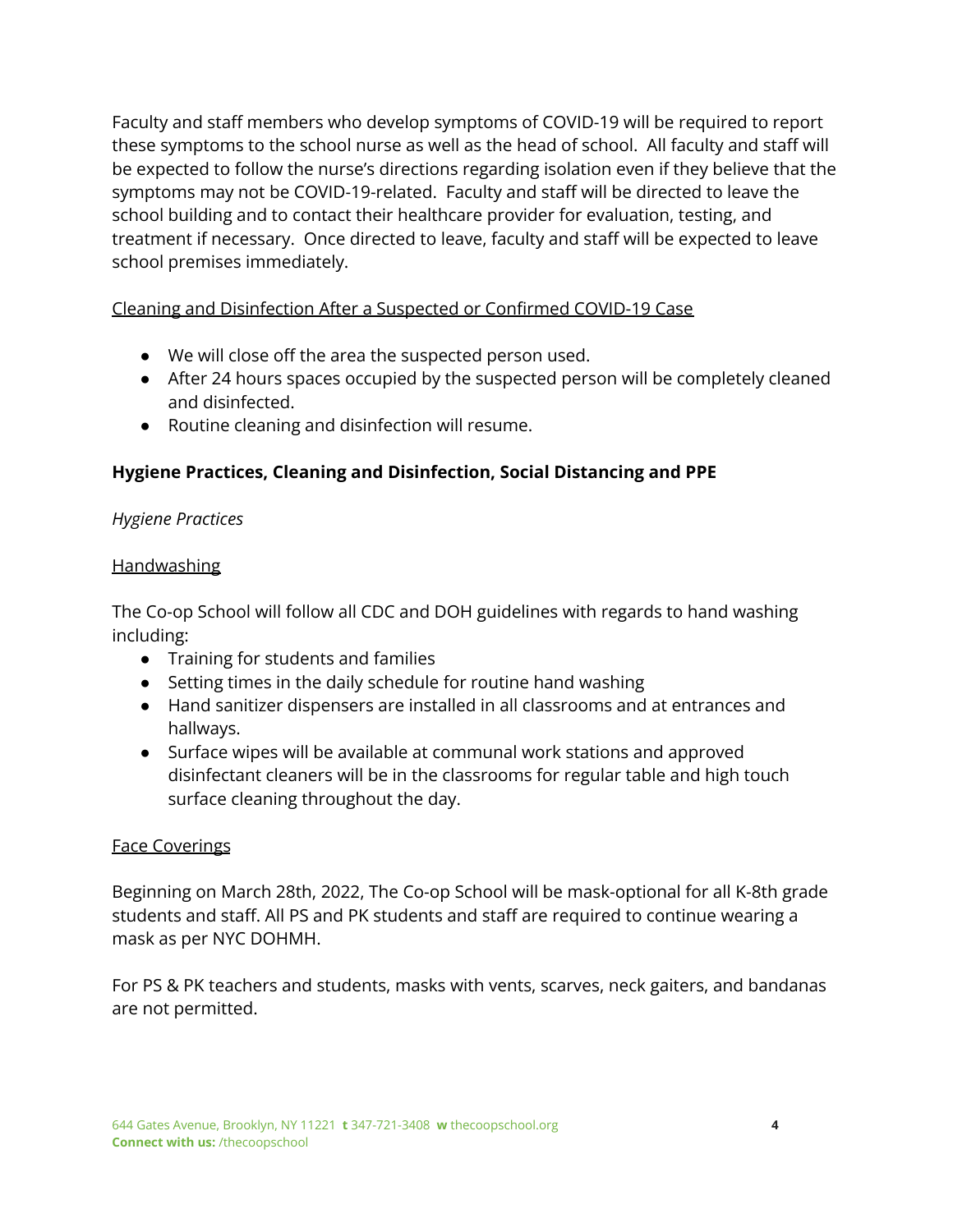Masks are still required when:

- Entering and exiting the building and when transiting through all public spaces including hallways, stairwells, bathrooms and any space where people are passing each other.
- In classrooms, activity rooms, offices, and any other spaces where individuals may be located.
- In the nurse's office.
- A child begins to show symptoms while at school.
- Exposed to a positive individual, for 10 days post exposure.
- Returning from a positive Covid-19 isolation from day six through 10

Exceptions to general mask-wearing:

- Nap time
- Outdoors when during limited contact and low-risk outdoor activities
- When a teacher determines that it is safe to take a short mask break outside
- When eating or drinking at a socially-distanced space from others

#### Provision of Masks

Preschool & Pre-K students' face masks must be washed or replaced at the end of each day's use and may never be shared. Students must wear a clean mask to school each day, they will wear their mask home at the end of the day to be washed.

# *Cleaning and Disinfection*

Cleaning and sanitizing the school is the primary responsibility of the custodial maintenance staff. A comprehensive cleaning plan following State guidelines will be followed for all cleaning. In addition to this regular cleaning regimen, the following precautions will be observed:

- Bottle refill fountains will be cleaned regularly.
- Spaces and materials shared by staff will be wiped down by the staff member after each use.

# *PPE*

Personal protective equipment will be provided for all staff conducting in-person screenings for individuals entering the building. PPE items including goggles, lab coats, gloves, masks, and face shields will be available in the nurse's office.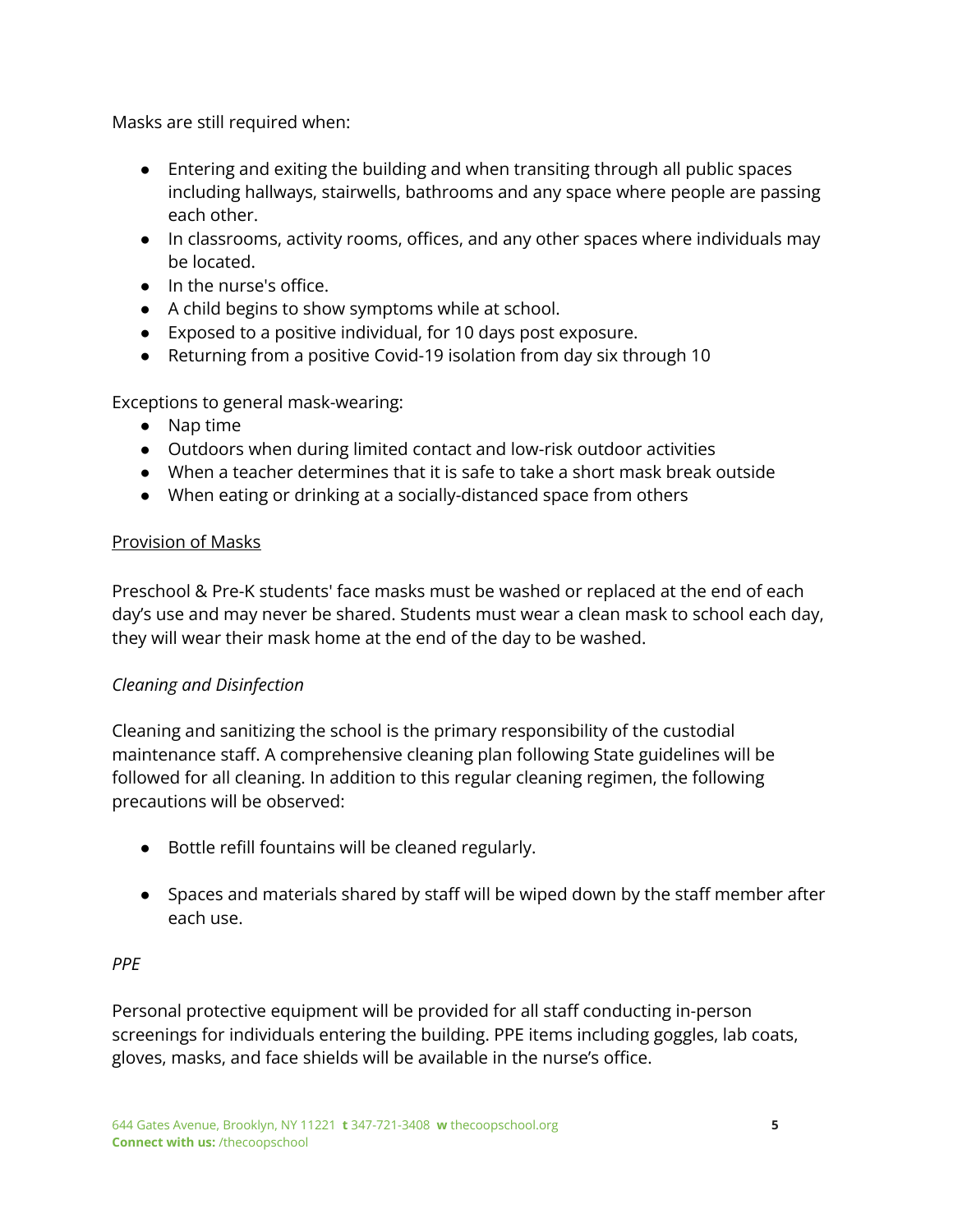#### Mealtimes

The Co-op School does not have a cafeteria and all students eat in their classrooms. Students will eat at their desk, separated from other students and the teacher through a combination of physically distancing and dividers. The following protocols are in place to minimize risk during mealtimes and snacks:

- All teachers and students will wash hands before serving food and eating.
- Teachers will wear single-use gloves when serving food.
- Physical distancing will be used to separate children.
- Faculty will model healthy behavior before, during and after eating.
- Surfaces will be disinfected before and after eating.
- All teachers and students will wash hands after eating.
- Teachers will pass out individually portioned snacks to students.

#### Arrival, Departure, and Scheduling

#### Arrival:

All students must arrive at school at their designated time. K-8th grade students will enter the building one at a time, and walk to their classrooms. Students will be instructed to walk upstairs on the right and maintain distance from the person in front of and behind them. There will be a faculty/staff member on each landing to observe that PS/PK students are wearing their masks and maintaining the appropriate distance from others. PS students will enter with their caregiver who must also be masked.

Caregivers will fold and stow strollers and proceed up the stairs to the 2nd floor. Students will separate from their caregivers at the doorway of their classroom.

We will use the School's two entrances. Middle School students and bus students will enter through Gates Ave, and all lower and preschool students will enter at the Marcus Garvey entrance. Families should arrive at their designated arrival time and students will enter the building upon arrival. We will NOT be gathering by class at the entrance. Students will enter as caregivers show the health check app and proceed directly to their classroom.

Departure: Students will be dismissed on a staggered schedule by division and grade. Bus and Middle school students will leave through the Gates Avenue entrance, PS-5th graders will be dismissed from Marcus Garvey. Caregivers arriving for arrival and dismissal must wear face coverings at all times.

# *Framework for Decision Making*

While there may be times over the coming year that we may be ordered by the governor to close following the state's guidelines there may be situations within our own borough or 644 Gates Avenue, Brooklyn, NY 11221 **t** 347-721-3408 **w** thecoopschool.org **6 Connect with us:** /thecoopschool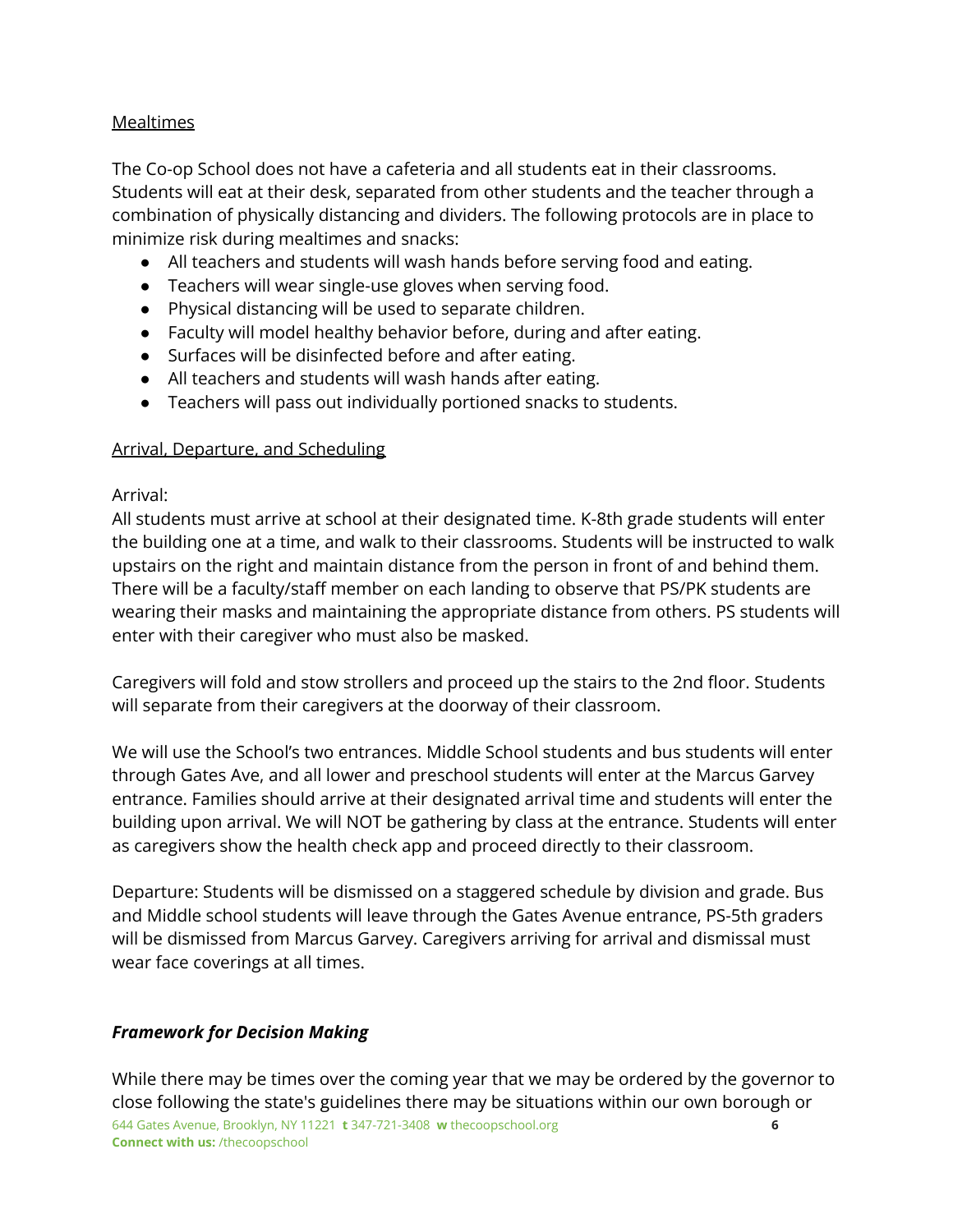community when we will need to address the spread of the virus. The following guidelines will guide the School's decisions and practices.

# **Exposure, Quarantining, and Test to Stay**

As all Co-op School teachers are vaccinated, teachers who had close contact with the positive individual will be provided with rapid tests to test each day for five days after exposure and again on our regular surveillance testing day. Vaccinated teachers with no close contact with the positive individual are not required to quarantine. Individuals who were diagnosed with and recovered from COVID-19 within the last 3 months are not required to test.

When there is a positive case in a PK-8th grade classroom, all exposed individuals will follow the Test to Stay process. Individuals who have tested positive for COVID-19 within the past 90 days are not subject to testing.

#### **Preschool Exposure**

When there is a positive COVID-19 case in a Preschool classroom, all student close contacts will follow the guidelines below:

- Close contacts are students who have **not** tested positive for COVID-19 in the last 90 days and are unvaccinated.
- Close contacts will quarantine for 5 days, Day 0 is the last day of exposure, Day 1 is the first day after the last exposure.
- For students who do not need to quarantine (they were **not** exposed or **have recovered** from COVID-19 in the last 90 days), we will do our best to accommodate in-person school. However, we cannot guarantee, as it is dependent on many factors. We will **follow up with individual families** to confirm if your child can return to school.
- The School will provide 2 rapid tests.
- Administer Test #1 on the morning of Day 6 before coming to school. If **negative** and **asymptomatic**, come to school.
- Administer Test #2 before school on Day 7. If **negative** and **asymptomatic** throughout the five-day quarantine, come to school.
- Any class that experiences a positive case, will PCR test on our regularly scheduled surveillance testing day.
- If at any point, an individual **develops symptoms** (fever or chills, cough, shortness of breath or difficulty breathing, fatigue, muscle or body aches, headache, new loss of taste or smell, sore throat, congestion or runny nose, nausea/vomiting, diarrhea), they must stay at home regardless of rapid test results.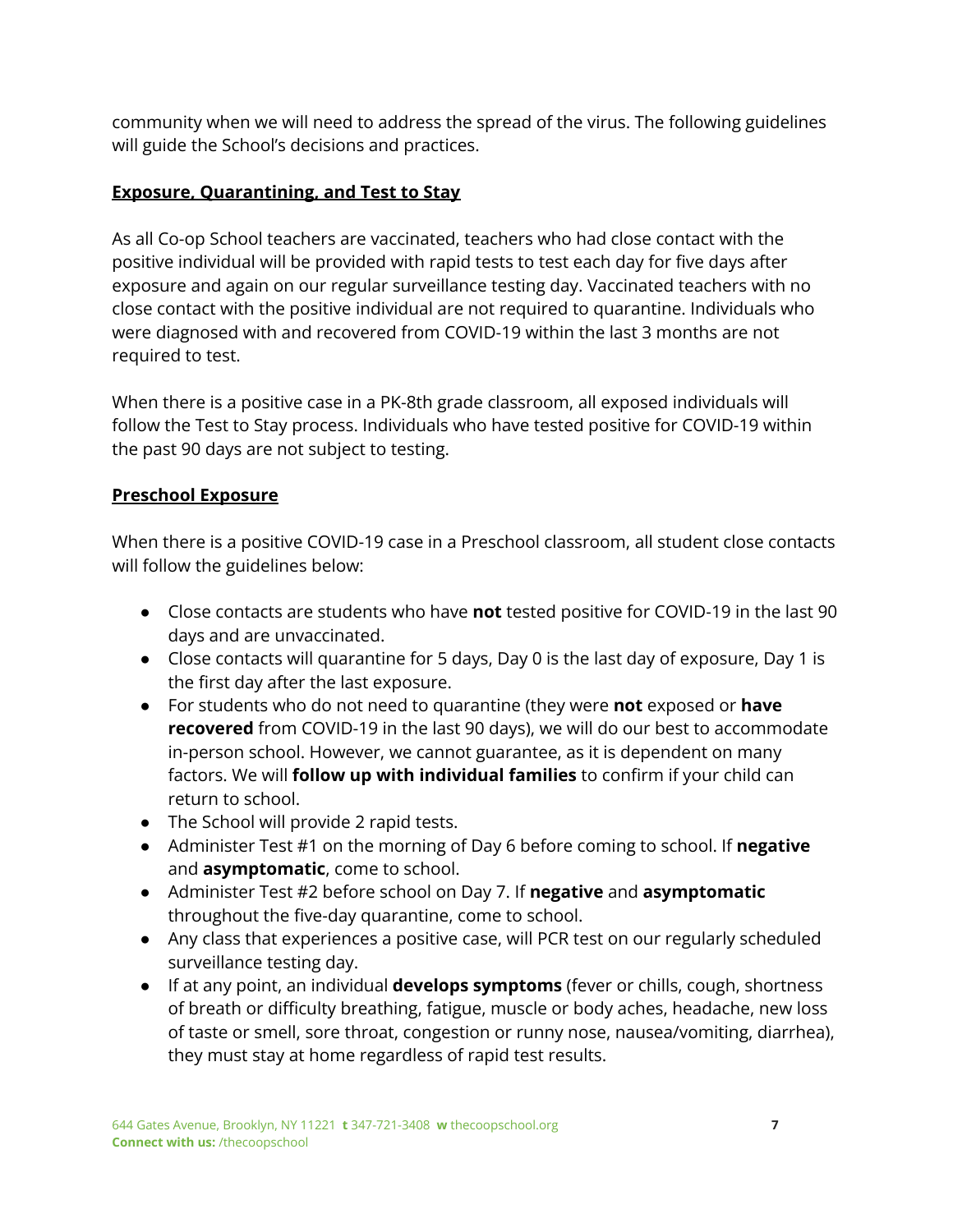#### **PK-8th Grade Test To Stay Process**

- When there is an in-school class exposure, we will distribute rapid take-home test kits to all exposed individuals.
- Students who are a "contact" but **remain asymptomatic**, may return to school as long as each rapid test is negative.
- If your child was exposed, you will be notified that your child is coming home with rapid test kits to test each day up until the fifth day of exposure.
- Please administer, or help your child administer Test #1 **on the day** they **receive** the test kit, followed by daily morning tests up until day five.
- As long as your child tests negative and is symptom-free, they can return to school.
- Administer Test #2 on the second day, and so on and so forth. If the weekend falls within the time frame, they **will not test on a weekend or non-school days** and will test again on the first return day the morning before school.
- Any class that experiences a positive case, will all PCR test on our regularly scheduled surveillance testing day.
- If at any point, your child **develops symptoms**, they must stay at home regardless of a negative rapid test result.

# **Requirements of Test To Stay**:

- Test to Stay is only for academic purposes.
- Students must wear their masks through the end of the TTS period.
- Asymptomatic **unvaccinated** students who have been exposed at school, and are Testing to Stay will not be permitted to attend after-school programs until the end of their 10 or 15 days from exposure.
- Students may ride the school bus.

If there is no contact beyond the class, only the class' division (Preschool/Lower School/Middle School) will be notified. If there is spread beyond the class we will alert the school community. Extra cleaning and disinfection of all spaces will take place.

If the **student who tested positive** has a sibling(s) they will follow our household exposure guidelines.

If there are several students from a single class who are out sick with COVID-19, the school will determine if the class moves to remote, or continues with Test to Stay for the remaining students.

If possible, remote teaching and learning will take place during the quarantine period. In the event that the teacher falls sick, The Co-op School will make every effort to employ coverage for the teacher. Remote teaching and learning will not continue if more than half the class is ill at the same time.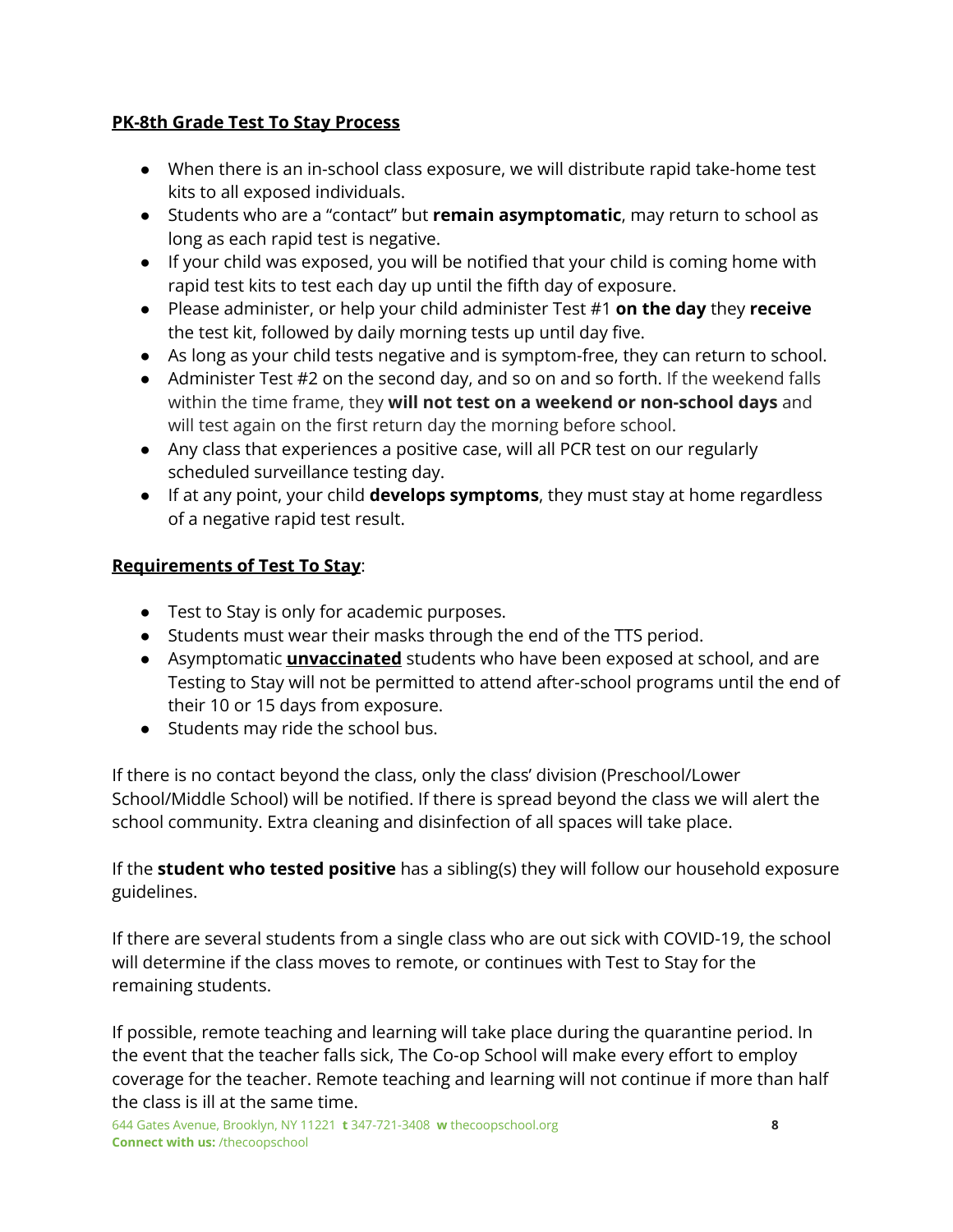# **Household Exposures**

A Household COVID-19 Exposure is an ongoing daily exposure **UNLESS** the individual is able to completely isolate from the positive individual.

Employees must notify the School Nurse and Head of School regarding any household exposure and the school will supply rapid tests for the duration of the exposure. Students must follow the below requirements depending on their age/grade.

# **All Preschool and PK Students who have not tested positive for COVID-19 in the past 90 days, are unvaccinated, and are unable to isolate away from the positive individual:**

- The student must quarantine during the positive individual's 10 day period.
- The student must quarantine for an additional 5 days.
- On the morning of the 16th day of the quarantine, the student will rapid test and if negative and asymptomatic throughout the entire period, the student may return to school.
- **REQUIREMENT**: Student must be able to wear a well-fitting mask upon their return.

# **Kindergarten - 8th Grade who have not tested positive for COVID-19 in the past 90 days, are vaccinated, and are UNABLE to isolate away from the positive individual:**

- Students must quarantine for 5 days after exposure before participating in TTS.
- Vaccinated students must **Test to Stay each morning for 15 days** (10 days through the positive individual's quarantine and an additional five days). Families are expected to supply these test kits.
- On the morning after their 5 day quarantine, if their test is negative, and the child is completely **ASYMPTOMATIC**, the student may come to school.
- Any student during this 16-day period that is **unable to wear a well-fitting mask** will be required to quarantine at home for the 10 days of the positive household individual's isolation period and an additional five days. On the morning of Day 6 the 16th day of the quarantine, the student will rapid test and if negative and asymptomatic throughout the entire period, the student may return to school.
- Please screen your child, any student with symptoms will be sent home to test twice within 24 hours.

# **Kindergarten - 8th Grade who have not tested positive for COVID-19 in the past 90 days, are vaccinated and are ABLE to isolate away from the positive individual:**

- Students must quarantine for 5 days after exposure.
- **●** Vaccinated students must **Test to Stay each morning for 10 days**. Families are expected to supply these test kits.
- On the morning after their 5 day quarantine, if their test is negative, and the child is completely ASYMPTOMATIC, the student may come to school.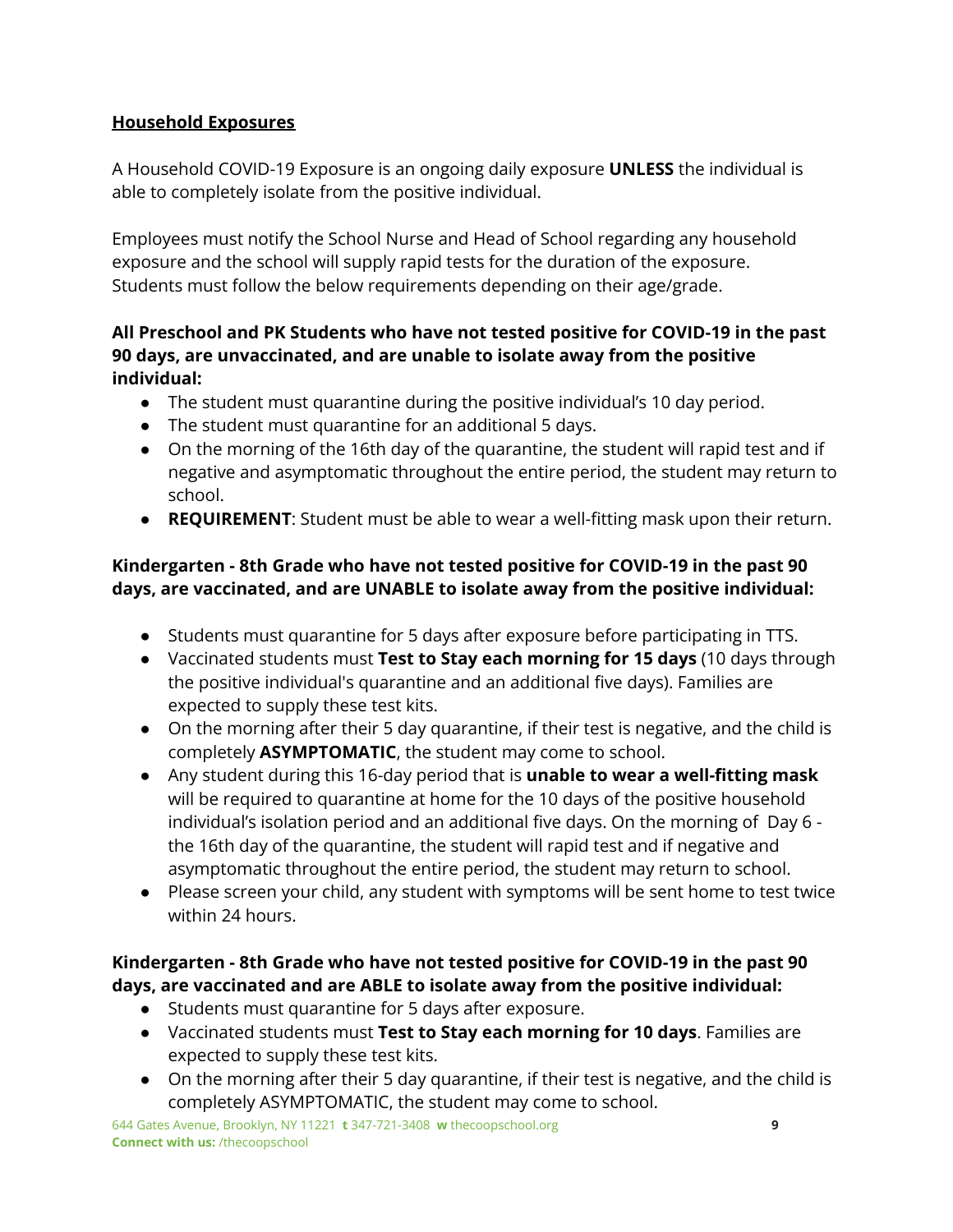● Please screen your child, any student with symptoms will be sent home to test twice within 24 hours.

#### Guidelines for School Closure

Each day the school nurse completes the required Department of Health School Report. All positive cases are reported to the Department of Health through this report. Schools will only be closed when it is determined by the New York City Department of Health and Mental Hygiene (DOHMH) that there has been a widespread transmission in the school.

# **The Co-op Community: Teaching Learning and Caring for our Students**

# *Social Emotional Well-Being*

Our vision is aligned in the understanding that we will continue to work with families in providing the necessary support, culturally-responsive and developmentally-appropriate interventions needed to develop a semblance of normalcy for our students.

Anti-Bias/Anti-Racist (ABAR) Social-Emotional Learning (SEL) and Mindfulness approaches to equitable outcomes are now an integral characteristic of The Co-op School's core-values, approach and curriculum. Additionally, at the inception of Remote-learning, our Trauma Response Team delved into researching, planning and working in preparation of navigating anticipated residual social, emotional, physiological and behavioral symptoms that will have a direct influence on our students' capacity to make shifts in adjustment, thinking and learning. Our Learning Service Team will work with the Leadership Team and teachers to ensure implementation of best practices are provided in a nurturing and supportive atmosphere. The Co-op School's ABAR/SEL-rooted curriculum will scaffold vitality and promote healing throughout our community.

Community Support, Restorative Practices and SEL Curriculum

- Additional time will be given during the day to build community, discuss trauma and heal, and facilitate building relationships.
	- Share healing circle prompts with teachers and provide ongoing teaching coaching around these topics
	- Ensure adequate support for students across all divisions struggling social emotionally and/or behaviorally
	- Counseling services as needed for students
- Develop independence and resilience in preparation for the disruptions that may occur over the course of the year and to be ready for transitions between in person, hybrid and remote learning.
- Focus will be given to ensure that every student has a relationship with a teacher and has regular check-ins.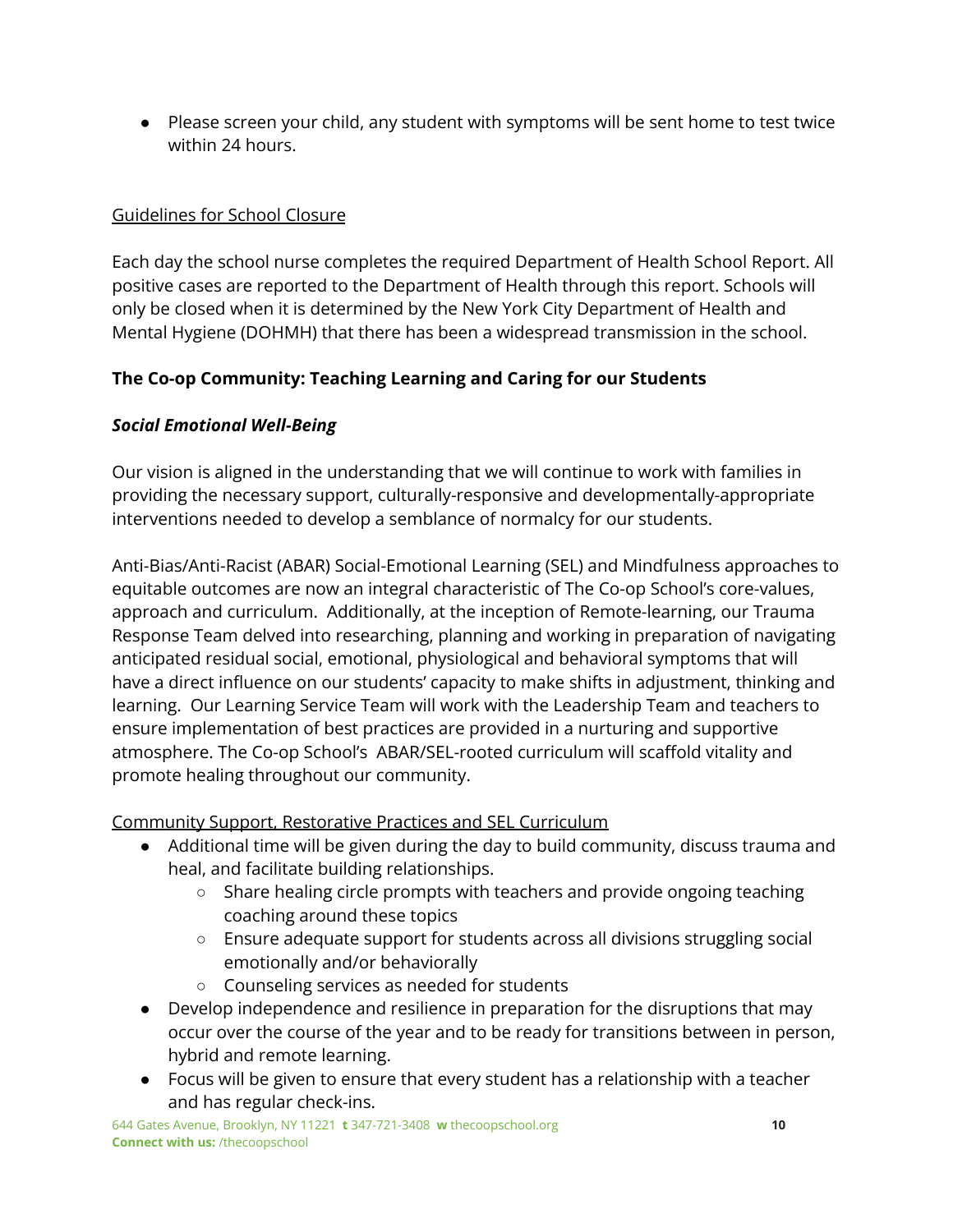● Community building and bonding experiences will take place in the absence of in-person events.

#### Adult Well-Being

Our adult community must also take care of themselves and each other and will need access to professional learning opportunities so that they may support our students. To address these concerns we will implement the following:

- Staff support, to process the impact of lived experience in order to strengthen a sense of belonging within the community and refine their teaching practice.
	- Staff coaching for behavior management, trauma-informed approaches and restorative practices
	- Staff Sanctuary Spaces

# *Facilities*

#### Space

The Co-op School will follow all guidance related to health and safety. We meet fire code and have not altered any spaces.

#### Safety Drills

The Co-op School will maintain the required standard operations for all drills and will practice maintaining social distancing and wearing a face covering while practicing these drills. The school's protocols for emergency drills will be reviewed and updated for the 2021-2022 school year.

# Ventilation

The Co-op School is a new building with a state-of-the-art HVAC system. In preparation for the 2021-2022 school year a thorough cleaning of the system, installation of [MERV-8](https://filterking.com/air-filter-reviews/merv-13-air-filter-review) Air [filters](https://filterking.com/air-filter-reviews/merv-13-air-filter-review) and increased fresh air flow will be conducted. The HVAC system has been thoroughly serviced in preparation for the new school year. Each room has a Hepa filter. Additionally, non-fire-rated doors will remain open to increase airflow and ventilation.

# **Transportation**

A small number of students use OPT bussing services. The Co-op School will educate and encourage our students on practices to ensure the safest travel including:

- Wearing face coverings at all times.
- Maintaining social distancing at all times while waiting for the bus and embarking and disembarking, and while seated on the bus (to the extent feasible).

#### **Attendance**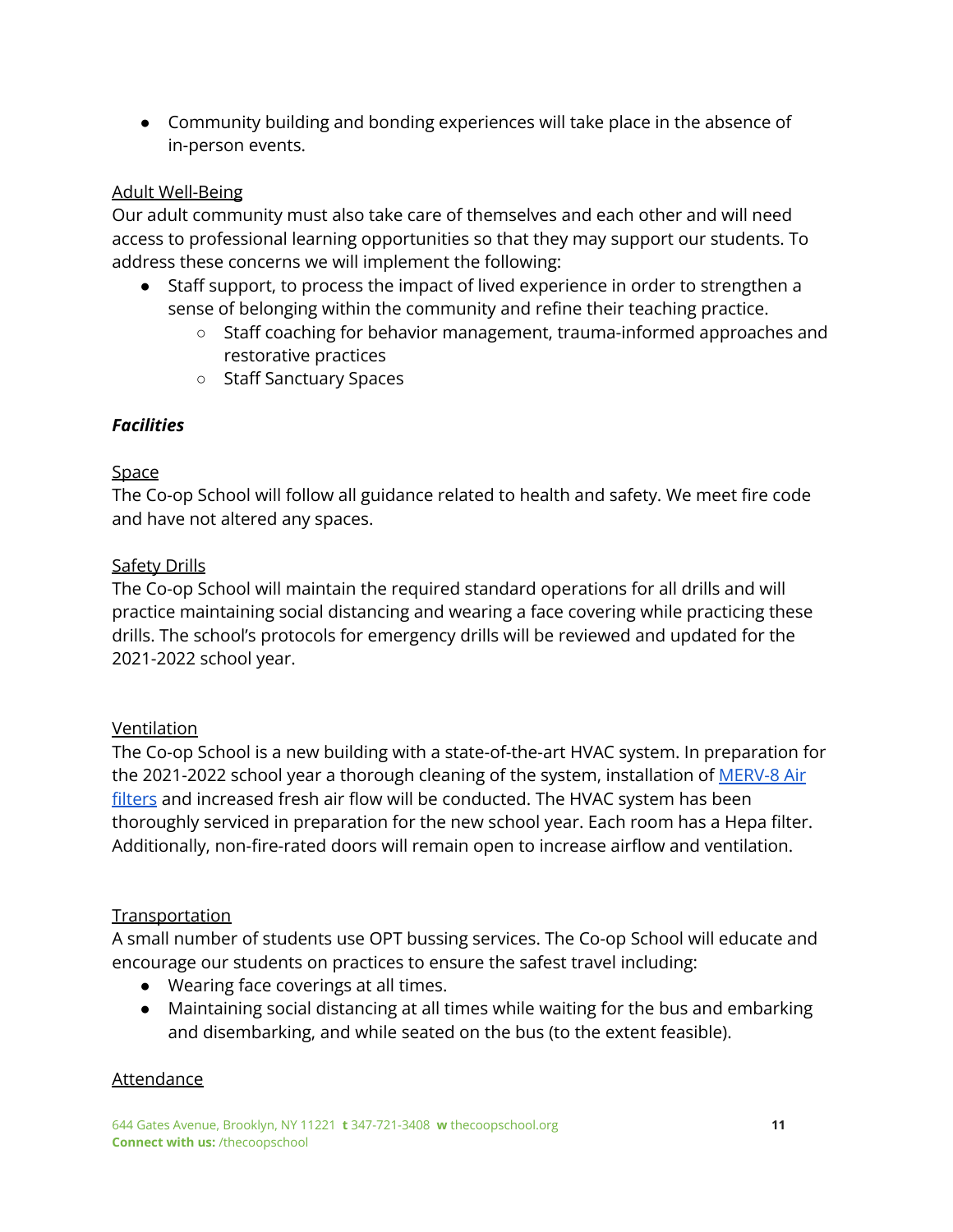The Co-op School records attendance every day, both for in-person and remote learning. Our teachers and administration will work with families for any student who is chronically absent due to any reason. Communication through email, phone calls, and zoom meetings will be arranged to check-in and support missed lessons or assignments.

# School Schedules

The Co-op School has created schedules for two scenarios; Onsite (in the building), and Distance Learning (Remote). The School's top three priorities are 1. the health and safety of the community; 2. the social and emotional well being of the School's students; and 3. delivering an exceptional curriculum.

These three goals have informed the creation of the School's schedules. As much as possible the movement between onsite and distance will be fluid and allow for consistency for our students. Within our schedule, we have intentionally planned for the community, relationship building, and social-emotional curriculum.

# **Teaching and Learning**

#### Preschool

The School's youngest students will attend onsite school every day unless we are mandated to close school or they must quarantine at home due to exposure or illness. If there is a closure, we will suspend instruction for the School's 2 and 3-year-olds. These classes, however, will maintain class connection and teachers will provide circle time zoom meetings beginning on the first day of quarantine.

Pre-kindergarten classes will implement remote learning with more synchronous learning, the first day of remote learning will include one circle time meeting so that teachers can check in and share the plan for the remaining remote days. Full-remote scheduling will commence on the second day of remote learning.

Preschool and Pre-kindergarten virtual schedules will be shared on the first day of remote learning.

#### Lower School

Lower School is planning for on-site school for grades K-5. The days not on-site would be remote learning schedules. The first day of remote learning will include one remote class meeting so that teachers can check in and share the plan for the remaining remote days. Live-remote scheduling will commence on the second day of remote learning. Remote Lower School Schedule

It is a mix of synchronous and asynchronous instruction - more synchronous for the older students who have more stamina.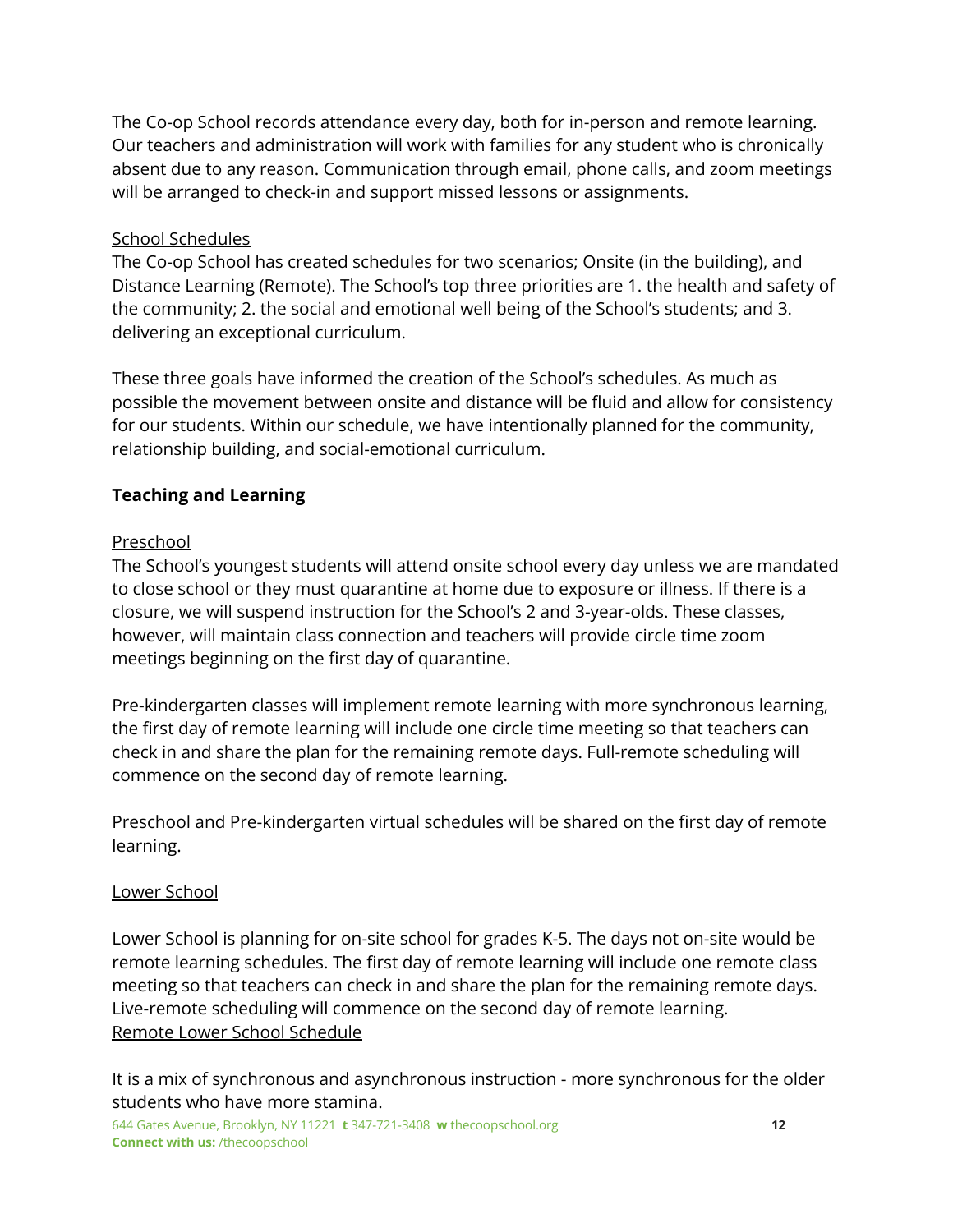| <b>TIME</b>     |                                                                                                   |
|-----------------|---------------------------------------------------------------------------------------------------|
| $9 - 9.30$      | Morning Meeting/Read aloud (live)                                                                 |
| $9.30 - 9.40$   | Movement Break                                                                                    |
| 9:40-10:10      | <u> Workshop (live)</u>                                                                           |
| 10:10-10:20     | Movement Break                                                                                    |
| $10.20 - 10.50$ | <u> Literacy Small Groups (live)</u>                                                              |
| $10:50-12$      | $WIN: 1$ on 1<br>check-ins/Intervention/Independent<br>Work Time/Related Services                 |
| $12 - 1$        | Lunch                                                                                             |
| 1-130           | Specials                                                                                          |
| $130 - 3$       | Choice Time                                                                                       |
| $3 - 4$         | Daily Pickup: Time for parents to<br>schedule 15 minute calls with teachers if<br>they choose to. |

# Middle School

Middle School is planning for on-site school. The days not on-site would be remote learning schedules. The first day of remote learning will include one remote class meeting so that teachers can check in and share the plan for the remaining remote days. Full-remote scheduling will commence on the second day of remote learning.

# Middle School Remote Schedule

| <b>Middle School Sample Remote Schedule:</b> |                                     |
|----------------------------------------------|-------------------------------------|
| 8:30-9:15                                    | Advisory                            |
| 9:15-10:15                                   | Academic block 1                    |
| 10:15-11:15                                  | Academic block 2                    |
| 11:15-12:15                                  | Academic block 3                    |
| 12:15-1:00                                   | Lunch                               |
| $1:00-2:30$                                  | Asynchronous Work/Teacher Check ins |

644 Gates Avenue, Brooklyn, NY 11221 **t** 347-721-3408 **w** thecoopschool.org **13 Connect with us:** /thecoopschool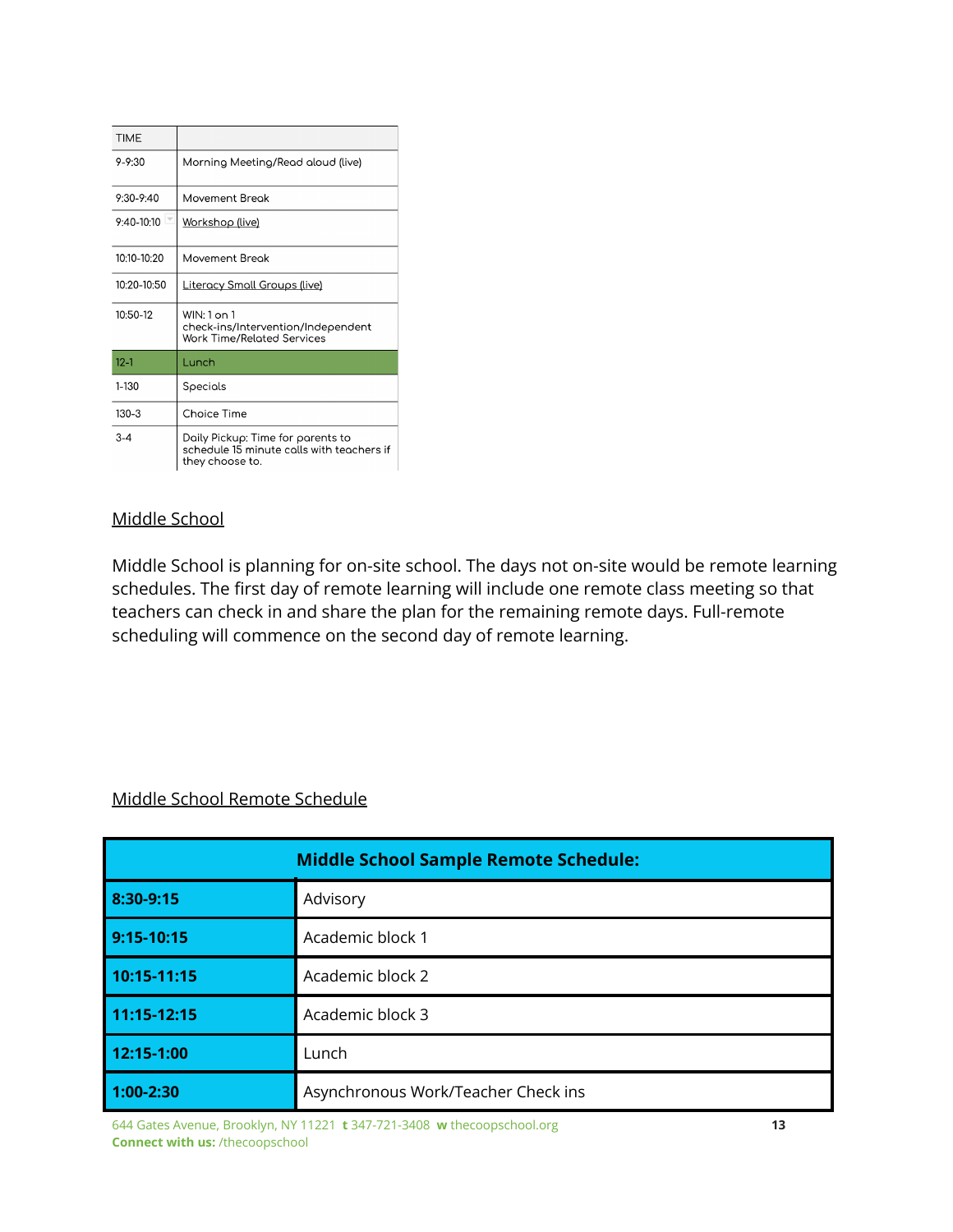# **Technology**

The Co-op School provides devices for students on site and works with any family who needs a device for their child to work remotely. The first few weeks of school, students will be introduced to their devices and the platforms that will be used. Acceptable use will be taught and students and families are required to sign off on these policies. We will balance technology use and screen time with projects and work that gives our students a break from screens and encourages hands-on learning. The Co-op School uses Google Classroom and Edsby as the hub of instruction, collaboration and student organization. We will use Zoom as our synchronous video conferencing platform. We have found that the ease of use, ability to use break out rooms and other features allowed for exceptional lesson delivery and optimized teacher student relationships in this challenging time.

#### Parent/Guardian Education

The Co-op School prides itself on strong relationships between teachers and parent/guardian. Through open communication parent/guardian are kept informed about their child's instruction and progress. This year we are planning to jump start these relationships with Class Visits.

Before the first day of school schedules will be shared to allow for small groups of PS and ES students from a class with their parent/guardian to come to school to visit their classroom and meet their teacher. Middle Schools will attend orientation independently. At various points throughout the year we will host virtual meetings about topics that will help parent/guardian support their child should we move to remote learning.

#### Learning Support Services

The Co-op School is extremely fortunate to have a strong learning services team. We acknowledge that having our students with learning differences in school for on-site learning is a priority. Our learning support team will be working with teachers to assess students' literacy and math skills so that individual plans can be formulated to meet students where they are. In addition to our in-house support, we will coordinate with our DOE-affiliated providers.

Our learning services providers will use a combination of in-person and remote teaching to meet with students and provide for their individual needs.

# *Conclusion*

The Co-op School is in the fortunate position of being able to deliver an excellent program for all of our students. The School's newly constructed state-of-the-art building is spacious 644 Gates Avenue, Brooklyn, NY 11221 **t** 347-721-3408 **w** thecoopschool.org **14 Connect with us:** /thecoopschool